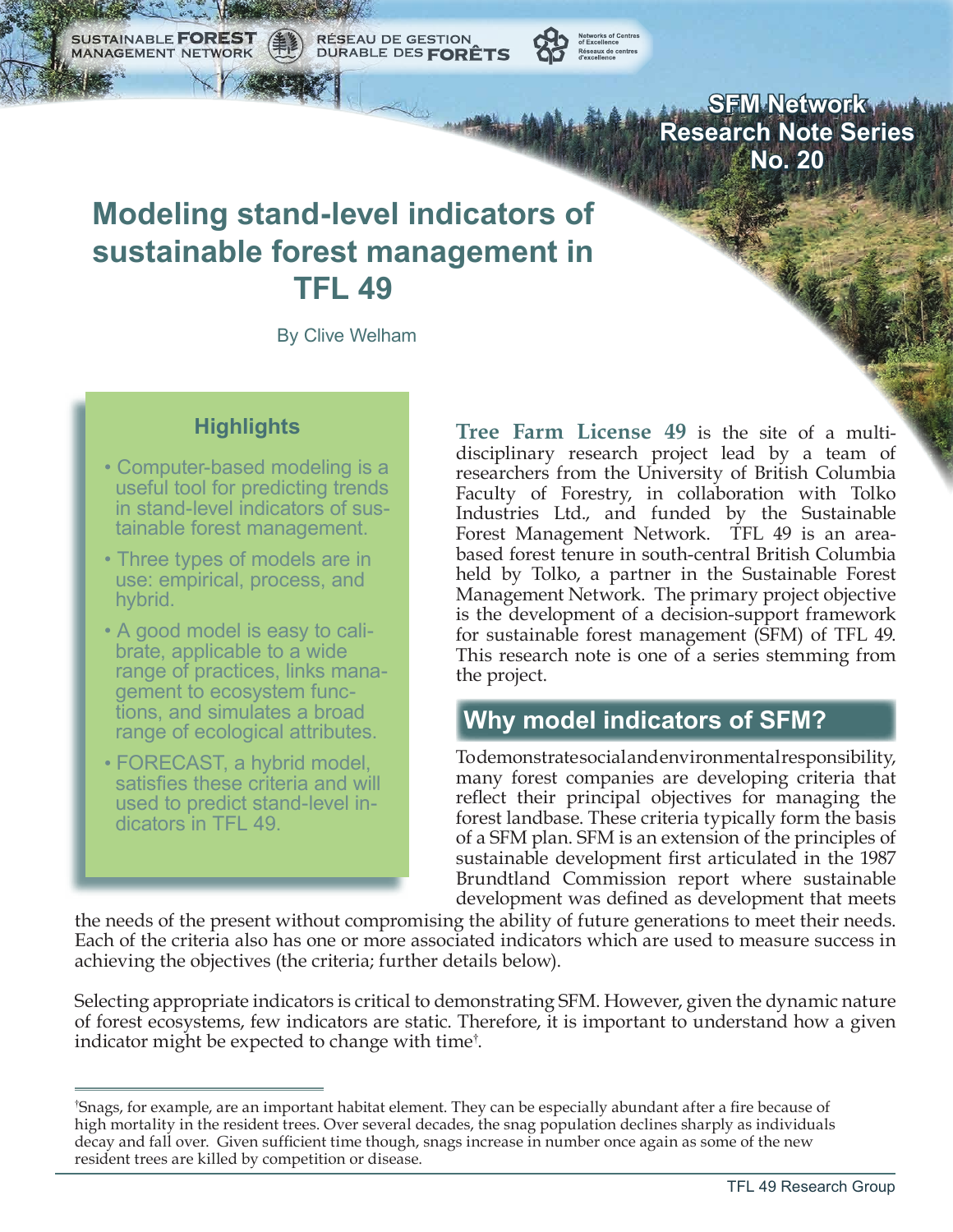Unfortunately, there is seldom enough empirical data to establish data-based trends for a given indicator. As a result, it usually requires the use of computer-based models to predict trends in

### **Four features of a good stand-level model**

- 1. Relatively easy to calibrate (adjust for local conditions).
- 2. Accommodates a wide variety of management practices.
- 3. Links management practices directly to ecosystem function.
- 4. Simulates a broad range of ecological attributes.

indicators. Finally, the spatial scale at which an indicator is applied is also important. Indicators can be modeled at the stand-level or the landscape-level. This note addresses stand-level indicators.

### **Empirical, process or hybrid?**

Stand-level models are usually constructed using two basic approaches: Empirical and process modeling (Figure 1). A third option, hybrid modeling, is a combination of these two approaches, and the approach used for modeling stand level indicators on the TFL 49 project.

#### *Empirical models*

Empirical models are usually based upon statistical relationships within data. As such, they contain little explanation of the processes underlying the relationships. But, their output is relatively easy to interpret, and empirical models also have the benefit of being relatively straightforward to calibrate. When based upon a good data set, they can be used with confidence to project management activities. However, because they have no linkage to underlying processes, empirical models are not reliable when the circumstances differ substantially from the baseline data set, nor can they easily accommodate unique management activities. As well, the output

variables they simulate are generally limited to the range of variables entered as input data. As a result, empirical models generally satisfy the first, and sometimes, the fourth feature of good models (see box on page 2). TASS/TIPSY, PROGNOSIS, FVS, and MGM are well-known examples of empirical models (visit **<www.for.gov.bc.ca/hre/gymodels>** for descriptions of these models).



**Figure 1.** Two basic approaches to constructing stand-level models: empirical models and 'pure' process-based models. Each approach has its benefits and limitations. Hybrid simulation models represent a compromise between these two approaches.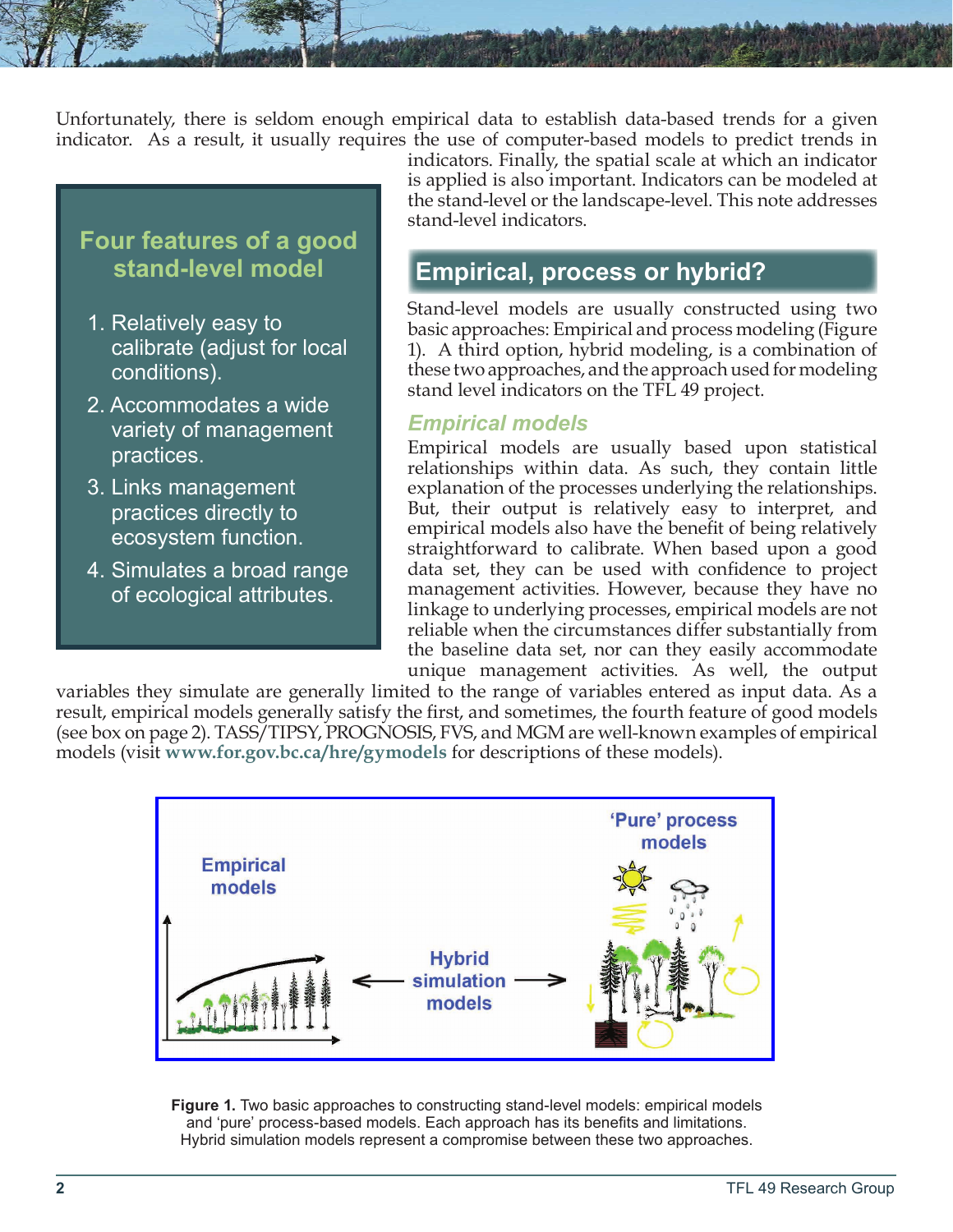#### *Process models*

Process models deal with many of the difficulties associated with empirical models, and therefore might be more suited to the complexities of SFM planning. A process model uses representations of many key processes that drive ecosystem function. This approach allows process models greater flexibility in the management activities that can potentially be simulated. They can also project growth response to a wide range of environmental conditions. On the down side, a large amount of data is required for calibrating a process model. This 'calibration load' renders a process model much less portable than its empirical counterpart. Process models can also be extremely complex making it difficult to interpret the output. Process models satisfy features 2, 3, and 4, but not the first feature of a good model (see box on page 2). To date, there are no 'pure' process models in widespread use in British Columbia. For a good review of process modeling, refer to Dixon and others (1990), listed below. For a good example of a process model, refer to the MAESTRA model website at **[www.](www.maestra.unsw.edu.au) [maestra.unsw.edu.au.](www.maestra.unsw.edu.au)**

#### *Hybrid models*

A third approach – hybrid modeling - is gaining widespread application and represents a compromise between the empirical and process models (Figure 1; also see Messier and others, 2003). In a hybrid simulation model, the rates of many key ecosystem processes are derived directly from empirical data. This reduces the number of parameters required for estimation, and thereby minimizes the calibration load. While hybrid simulation requires less calibration than a 'pure' process model, the model is fundamentally process-based. Consequently, it can accommodate a much broader range of management options. FORECAST – a model developed by Dr. Hamish Kimmins at the University of British Columbia – is a well-known example of a hybrid simulation model (see **[www.forestry.](www.forestry.ubc.ca/forestmodels/) [ubc.ca/forestmodels/](www.forestry.ubc.ca/forestmodels/)**, for further details). FORECAST has elements of each of the four features that characterize a good SFM planning tool (see box on page 2). It can simulate a wide range of management activities and their effect upon a variety of ecosystem attributes and values (Table 1). It is this hybrid model that will be used to project many of the stand-level indicators listed in Table 1, for the TFL 49 project.

# **Potential output from the FORECAST hybrid simulation model**

### **Biophysical Indicators**

**Species composition Site productivity Stand structure Soil organic matter Snags & CWD Carbon pools**

#### **Growth & Yield**

**Total volume Merch. volume Height growth Individual stem size Distributions**

#### **Economic Indicators**

**Value of timber Management costs Employment Carbon budgets Energy budgets**

**Table 1.** Potential output of FORECAST, a hydbrid simulation model developed by Dr. Hamish Kimmins at the University of British Columbia.